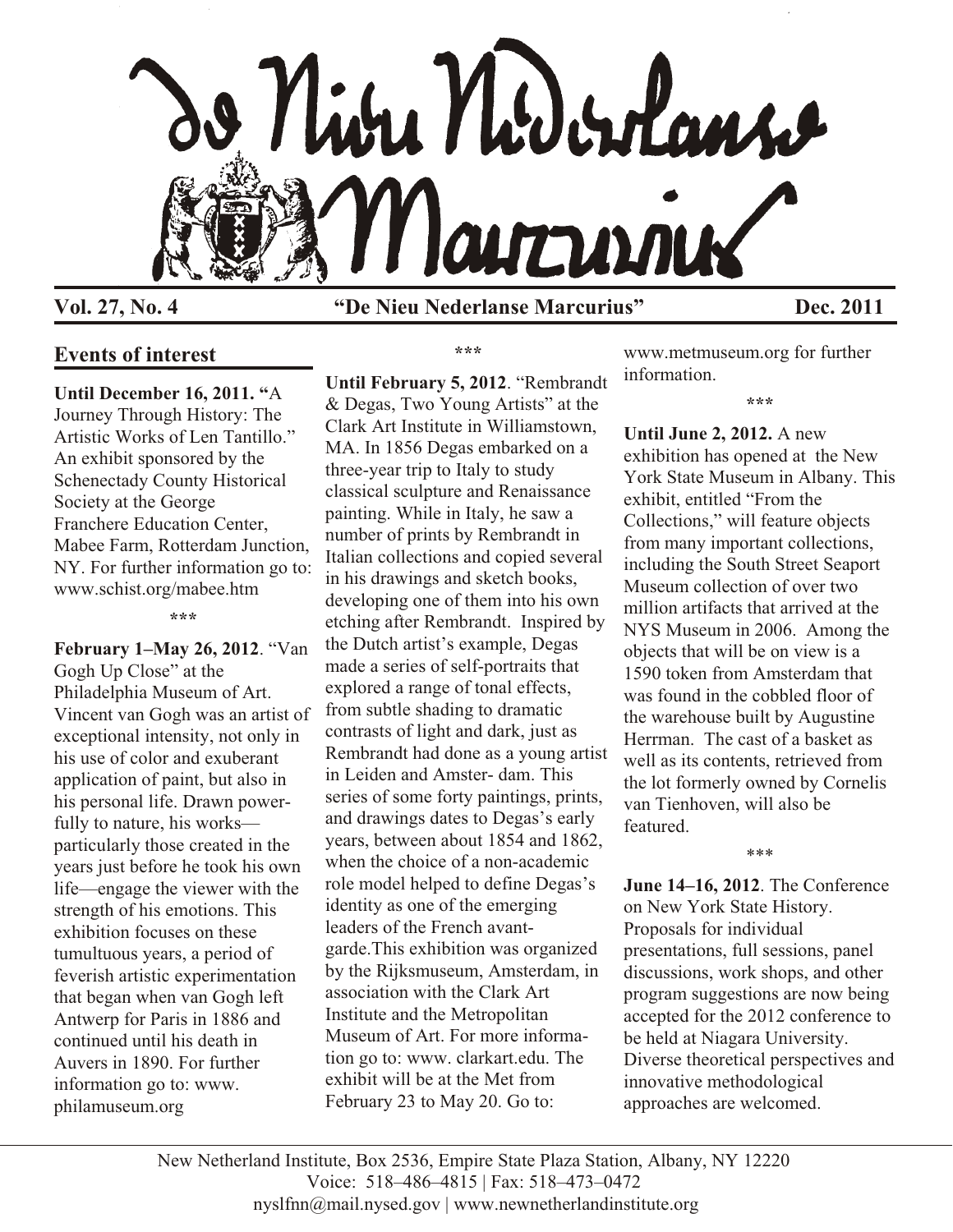Presentations may consider any aspect of the history of New York State over the past 400 years. We encourage presenters to take a dynamic approach to their presentations, including the use of visual and audio aids, audience participation, and panel discussions. For more information go to: www. nysha.org.

## **Requiescant in Pace**

A tribute to Howard L. Funk delivered by his daughter Rhoda at his funeral on 30 October:

"My mom, Elisabeth Funk, asked me Rhoda Fry, my sister Helene Funk, and Howard's sister Barbara to say a few words about my dad at the funeral. She wanted me to write it out, so that I wouldn't stumble too much. Since his passing was such a surprise and the October snow storm that took the power and phones out along with all the work that needed to be done, the following does not do him justice. With text in hand however, I can share it with you here. Many could not make it due to the storm. I think my dad was too modest to have a big fuss made over him… Many of you knew my dad before I came along, a half-century ago, so you already know that he was always 1.5 steps ahead in everything he did. For our family, he was 1.5 steps ahead – literally. We were 3 ducklings trying to catch up – that's how I learned to walk REALLY fast. Professionally, he had more than a job at IBM, he had a 40 year career: An engineer/ inventor – who got patents.

More than a member of technical organizations like IFIP, AFIPS, SID and Internet Society, he held leadership positions. In his second career, he created countless websites: - He reluctantly accepted an award for the best town website from New York State for the Lewisboro site. - He collaborated with my mom on the New Netherland Project. - If he hadn't built my husband's website and patiently taught me how to maintain it, we'd surely be out of business now. He generously shared his knowledge with anyone who would ask. He was thoughtful to others to a fault. His morning regimen was to deliver the newspaper from the road to our neighbors' doorsteps, wearing only his bathrobe, much to my mom's chagrin. With me, he shared his hobbies of magic and his progressively updated state-of-the-art darkroom. He helped me with my math homework – in college – partial differential equations, no less. And, I bet he was still sharp enough to do it a week ago. He died too young. About 20 years ago, he extended his planned life expectancy from 100 to 120. Now he wasn't a USA Today type

of guy. He read the New York Times, Science Magazine, and Foreign Affairs, among others. He planned trips around the best restaurants.

When I moved to California, he was in his mid-fifties and serendipitously had more business trips there. We had some great times. He was not an outdoorsman but was a true sport about hiking through

dunes or descending and ascending 300 steps to see the Point Reyes lighthouse. I would not undertake these feats today. His only fitness program was forgoing the elevators and taking the stairs at work. In spite of, or should I say in addition to, his stellar intellect, he was a thoroughly personable gentleman. My husband Bill looked forward to his company and conversation when running mini-errands like a trip to town to purchase gas or a light bulb. He was not an idle man.

He always had just the right thing to say. On my wedding day, he told Bill, "She's your problem now!" He had an enormous sense of humor, a formidable joke repertoire, and a mischievous look that I see in my son, Justin.

Finally, he had this amazing knack for getting great parking places  $-$  a gift that he delighted in. Every time that predictably perfect parking spot magically appeared, he proudly proclaimed:'HOWARD, YOU LIVE RIGHT.' And he did. Don't you think?"

Everyone at the NNI and NNRC will sorely miss our webmaster and friend.

#### **\*\*\***

William Lee Frost, 84, Chairman of the Lucius Littauer Foundation died 7 September 2011. Through Mr. Frost the Littauer Foundation has been one of the Institute's most generous and loyal donors. After working as a Foreign Service Officer with the U.S. State Department Mr. Frost returned to the legal profession specializing in management and investment and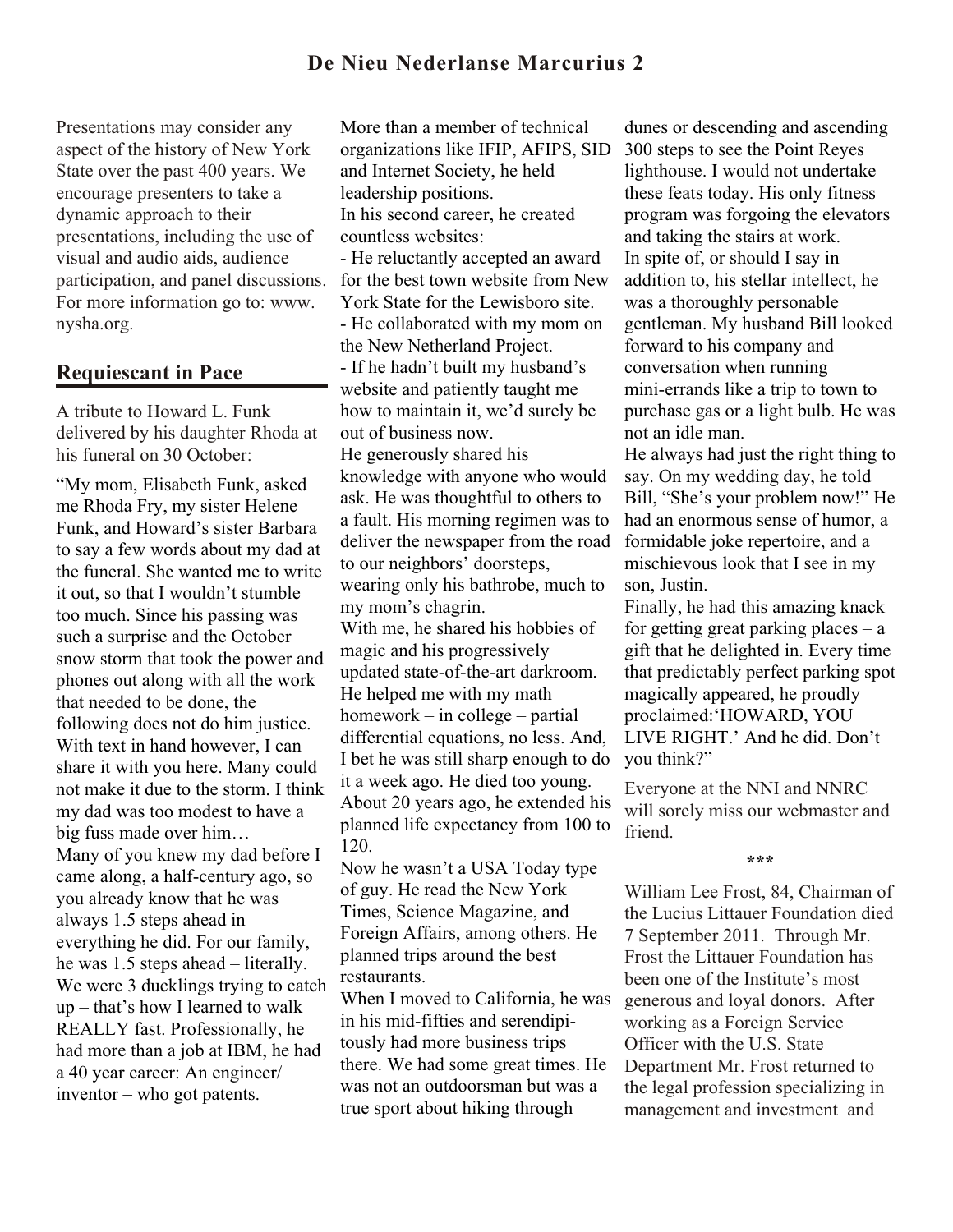became president of the Littauer Foundation. Always interested in health, Mr. Frost served on the NY State's Public Health Council and as treasurer and director of the NY Heart Association. He was a trustee of the Brearley School, the Collegiate School, Marboro College and Radcliffe College. He was chairman of the NY State Archives Partnership and served as trustee of the P.E.F. Israel Endowment Funds, Inc. and as president/director of the Jewish Telegraphic Agency.

# **News**

For 15 years the quarterly newsletter *New Netherland Connections* was the backbone of research relating to the ancestors and descendants of the 17th-century Dutch colony. Although Dorothy Koenig has ceased publication of the newsletter, the contents of the 60 issues are now available on-line. For access to the searchable site go to: www.americanancestors.org.

#### **\*\*\***

The Frick Art Reference Library and its partners in the New York Art Resources Consortium (NYARC)—the libraries of The Museum of Modern Art and the Brooklyn Museum—are pleased to announce that through a complex process of data migration, all of the photoarchive's research database records created since 1996 (and all future records created both for the existing collection and for new acquisitions) may now be accessed via NYARC's online catalog at: arcade.nyarc.org/search~S7

### **Publications**

Rob Naborn (PhD, Vrije Universiteit Amsterdam) transcribed, translated, and annotated the *Memoirs of Eilardus Westerlo*. Westerlo was Pastor of the Dutch Reformed Protestant Church of Albany, NY (now the First Church) in Albany, NY (1760-90). The Memoirs show what kind of life an immigrant late  $18<sup>th</sup>$ -century pastor led in Albany, NY. Together with three other unpublished documents, they provide insight into the Dutch-American community in and around Albany between 1760 and 1790. Copies of the book are for sale (\$22.50) at the Albany Visitors Center, 25 Quackenbush Square, at the Albany Institute of History and Art, 125 Washington Avenue, and at Historic Cherry Hill, 523½ South Pearl St. You can also obtain a copy by e-mailing: naborn@hotmail.com (\$22.95 including S&H. [ISBN: 978-3-89323-767-8]. 274 pages, softbound, with an index of the names and places mentioned.

### \*\*\*

C. Carl Pegels, our website's author of the popular "Well-known Dutch-Americans," has now authored *Prominent Dutch American Entrepreneurs, Their Contributions to American Society, Culture, and Economy.* The publication presents the stories of successful businesses started by Dutch Americans from the Van Cortlandts to the Koch brothers. Paperback and hardcover editions can be purchased directly from Information Age Publishing at: www.infoagepub.com.

\*\*\*

Gijs Rommelse, *The Second Anglo–Dutch War (1665–1667), Raison d'état, mercantilism and maritime strife.* Hilversum: Verloren 2006. Although published only five years ago, this important study is difficult to access in US libraries. However, it can still be bought directly from Uitgeverij Verloren in the Netherlands. Go to: www.verloren.nl Rommelse work is a must read for an understanding of the political and economic climate leading up to the war, before which New Netherland was lost.

# **NNI News**

Researchers exploring the history of New Netherland and the Dutch Colonial Atlantic World are encouraged to apply for the following research residencies, which carries a stipend of \$2,500:

### **Quinn Library Research**

**Residency** consists of specialized research in Dutch-related documents and printed materials at the New York State Library. 2012 applications must be postmarked by January 27, 2012, and sent by regular U.S. Mail or Air Mail. A panel of scholars and library staff will review proposals. The panel's decisions will be announced by April 13, 2012.

#### **\*\*\***

## **Quinn Archives Research**

**Residency** consists of up to one year in Albany, working in the rich collections of the New York State Archives, the NYS Library, and the